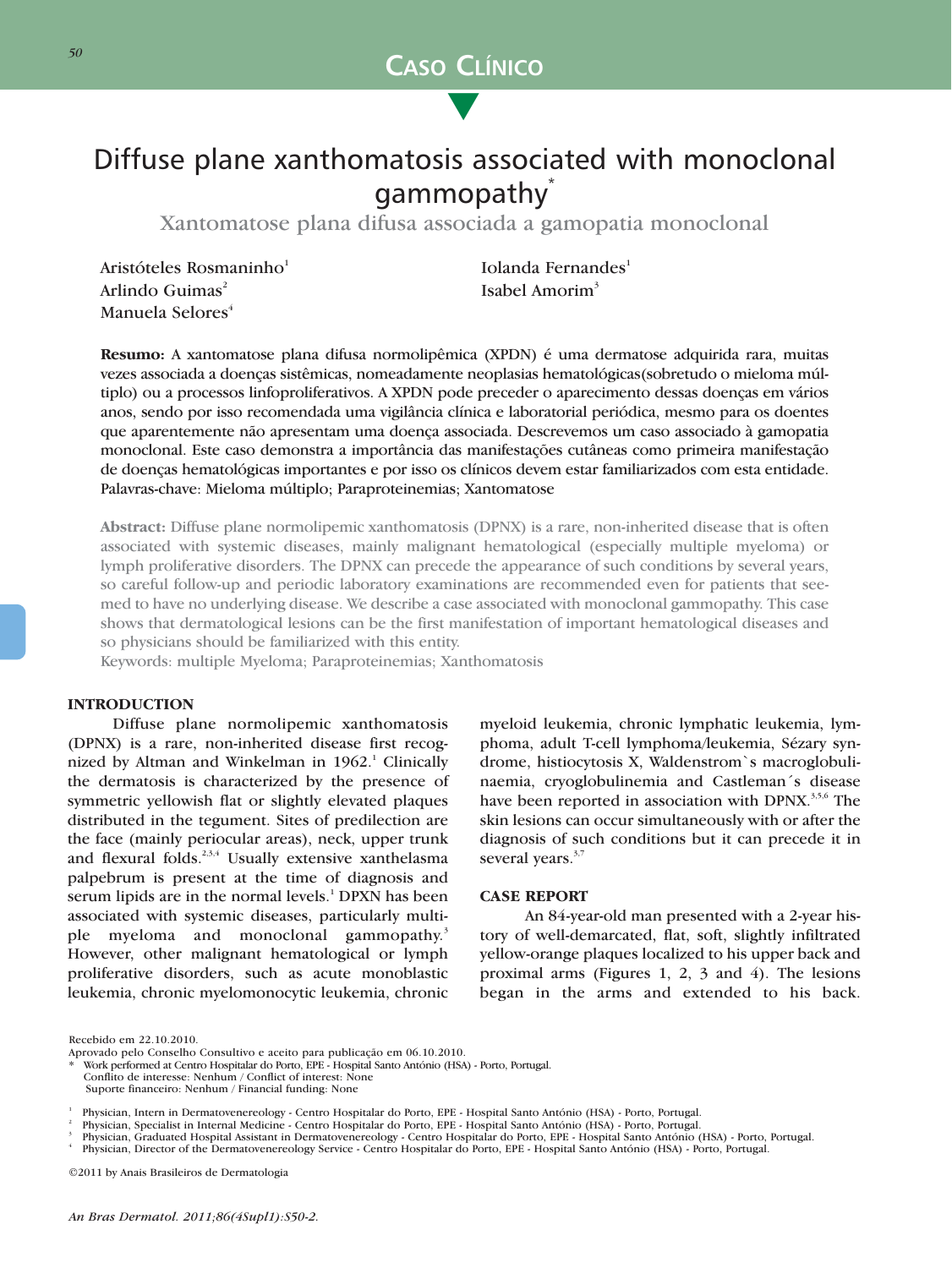

**FIGURE 1:** Yelloworange plaques on the back



**FIGURE 3:** Yelloworange plaques on the right arm

Otherwise he was asymptomatic. The lesions were not recognized as being significant by his physicians at its onset. He denied systemic symptoms. On physical examination there were no palpable adenomegalies and no xanthelasma palpebrarum was observed. His medical history consisted only of hypertension. His personal and familiar history was negative for hyperlipidemia and xanthoma.

The diagnosis of DPNX was suspected and further work-up was done to rule out a paraneoplastic underlying disease. Laboratory investigations revealed a platelet count of 138 000/uL, ESR of 45 mm/h  $\leq$ 30), serum Ig G of 1650 mg/dl (< 1590). Values for liver, renal, thyroid function tests, auto-antibodies, cryogobulins, total cholesterol, low-density lipoprotein, high-density lipoprotein, triglycerides, IgA, IgM and total protein were within the normal range. Serum protein immunoelectrophoresis showed an IgG k monoclonal gammopathy. There was no Bence-Jones proteinuria. Bone marrow biopsy revealed a normocellular population and 4% of plasma cells. A

skin biopsy from an arm lesion was performed and hematoxylin - eosin stains showed in the superficial dermis histiocytes with vacuolated foamy cytoplasm and an admixture of inflammatory cells, mainly lymphocytes (Figure 5). All the above was consistent with the diagnosis of DPNX associated with a monoclonal gammopathy of undetermined significance (MGUS).

### **DISCUSSION**

DPNX is strongly associated with hematological disorders and for some authors, only some cases can be regarded as idiopathic.<sup>3</sup> Thus, whenever the disease is suspected further work-up should be done in order to exclude malignancy, mainly multiple myeloma. A predominant association of DPNX with paraproteinemia of light-chain immunoglobulins seems to occur with the  $\lambda$  isotype prevailing.<sup>8,9</sup> As in our case, an extensive cutaneous involvement is in favor of an underlying systemic disease; multiple myeloma as well as other hematological, lymph proliferative disorders were ruled out and a MGUS was considered the

**FIGURE 2:** Yelloworange plaques on the back



**FIGURE 4:** Yelloworange plaques on the left arm